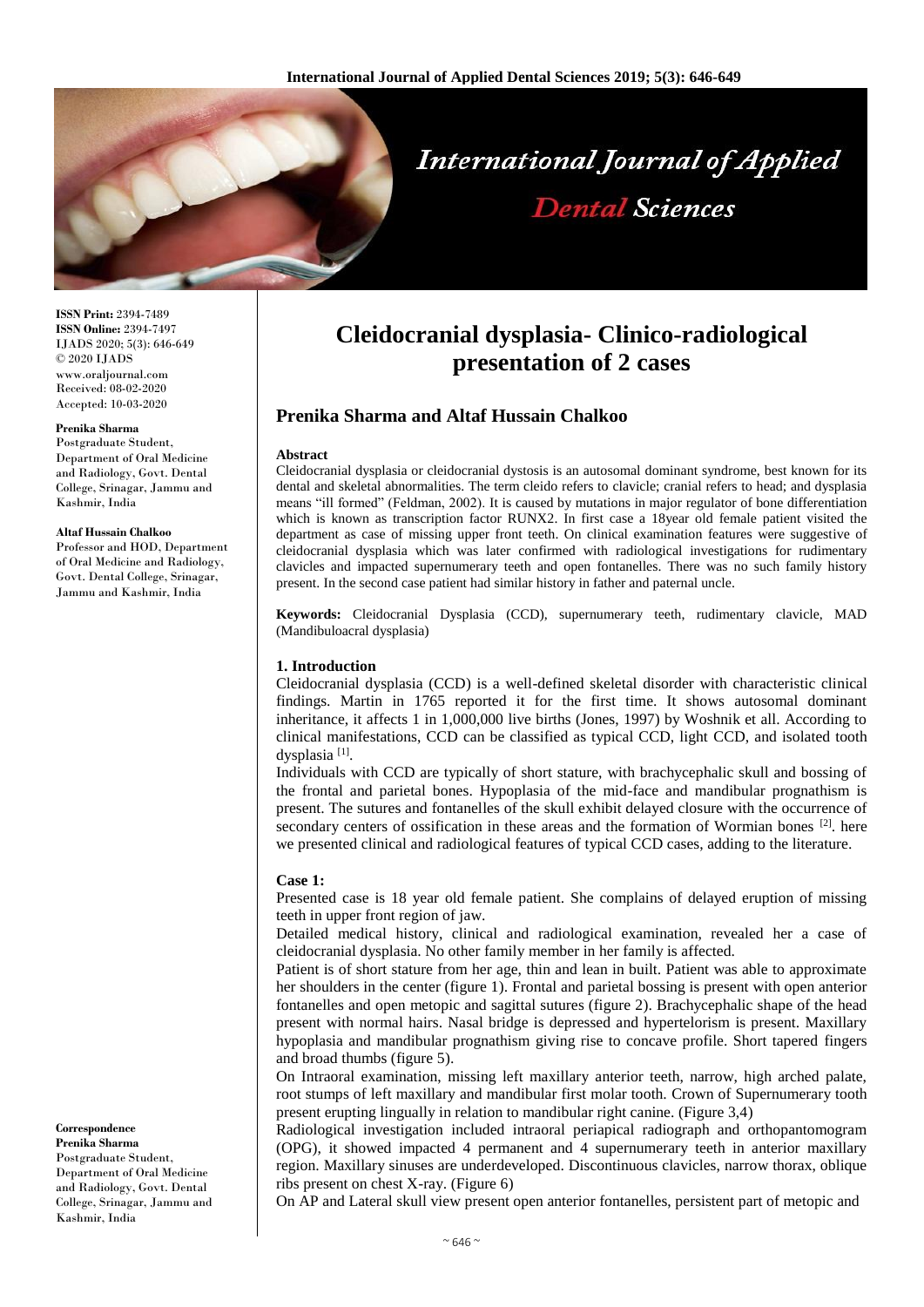sagittal sutures, prognathic mandible present.(figure 7, 8)



Fig 1: Patient's stature was short compare to her age.



**Fig 2:** Depression is present due to open anterior fontanelles. Nasal bridge is depressed with hypertelorism.



**Fig 3:** Mandibular crowding present



**Fig 4:** High arch palate with crowding in maxillary teeth.



**Fig 5:** Short tapered fingers and broad thumbs.



**Fig 6:** Opg showing impacted 4 permanent and 4 supernumerary teeth in anterior maxillary region. Maxillary sinuses are underdeveloped



**Fig 7:** On AP skull view presents open anterior fontanelles, persistent part of metopic



**Fig 8:** On lateral skull view presents Wormian lines and prognathic mandible.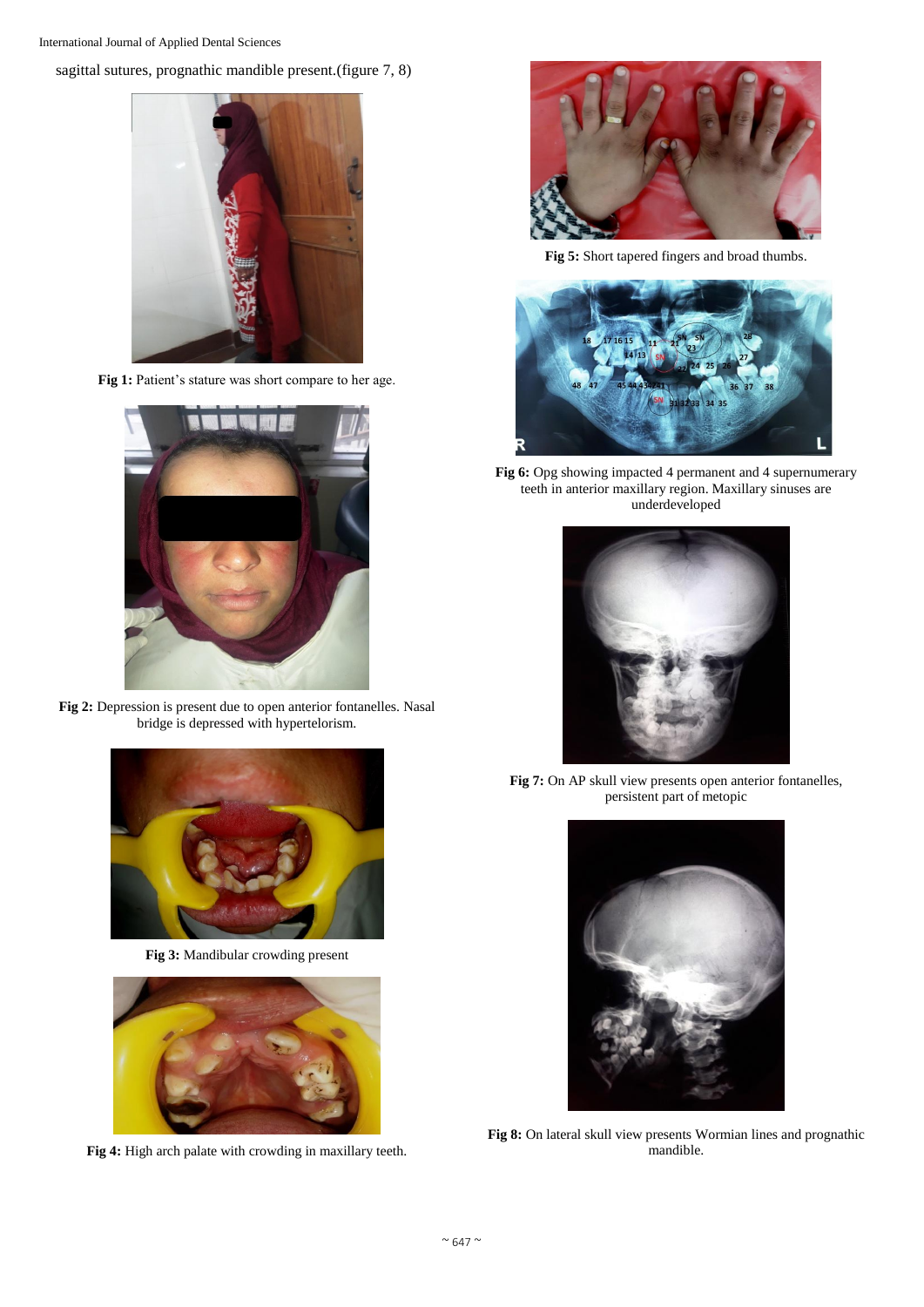International Journal of Applied Dental Sciences



**Fig 9:** X Ray chest shows discontinuity in the clavicles on both sides.

## **Case 2:**

Presented case is a 13yr old male patient non-diabetic, non hypertensive visited our department with a chief complaint of missing teeth in the mouth. He was in his usual state of health, his father told that his milk teeth did not shed on time in upper front region and missing teeth in right and left lower back region of jaw. They consulted dentist in sub- district hospital, who then referred him here for further management. There is family history of same problem in father and paternal uncle. On examination patient was able to approximate his shoulders in the center. Frontal and parietal bossing is present with open anterior fontanelles. (Fig 10) Brachycephalic shape of the head present with normal hairs. Nasal bridge is depressed and hypertelorism is present. Concave profile, maxillary hypoplasia and mandibular prognathism. Short tapered fingers and broad thumbs present. A-P View skull showing open anterior fontanelles and Wormian bones. OPG showing multiple retained permanent teeth and supernumerary teeth (Fig 11, 12). X- Ray chest showing hypoplastic clavicles both sides. (Fig 13)

Intraoral examination showed multiple missing teeth and high arch palate. (Fig 14)



**Fig 10:** Showing depression in the place of anterior fontanelle.



**Fig 11:** OPG showing multiple retained permanent and supernumerary teeth**.**



**Fig 12:** Showing AP Skull view with open anterior fontanelle and Wormian bones



**Fig 13:** X Ray Chest showing discontinuity in the clavicles



**Fig 14:** Intraoral picture showing retained deciduous teeth.

## **2. Discussion**

Cleidocranial dystosis is also called as Marie and Sainton's disease, Mutational dysostosis. The locus for CCD has been mapped to chromosome 6p21 (Lee *et al*., 1997) [3]

It is seen that certain degrees of clavicular hypoplasia is a consistent feature of this disorder. There is involvement of the facial bones, prolonged retention of deciduous teeth, impacted permanent successors and supernumerary elements, occasionally follicular cysts and eruptive pseudo cysts also present [4].

The highest number of supernumerary teeth reported in a patient with cleidocranial dysplasia in literature is 63 and here we reported 4 supernumerary teeth <sup>[5]</sup>. Complete absence of